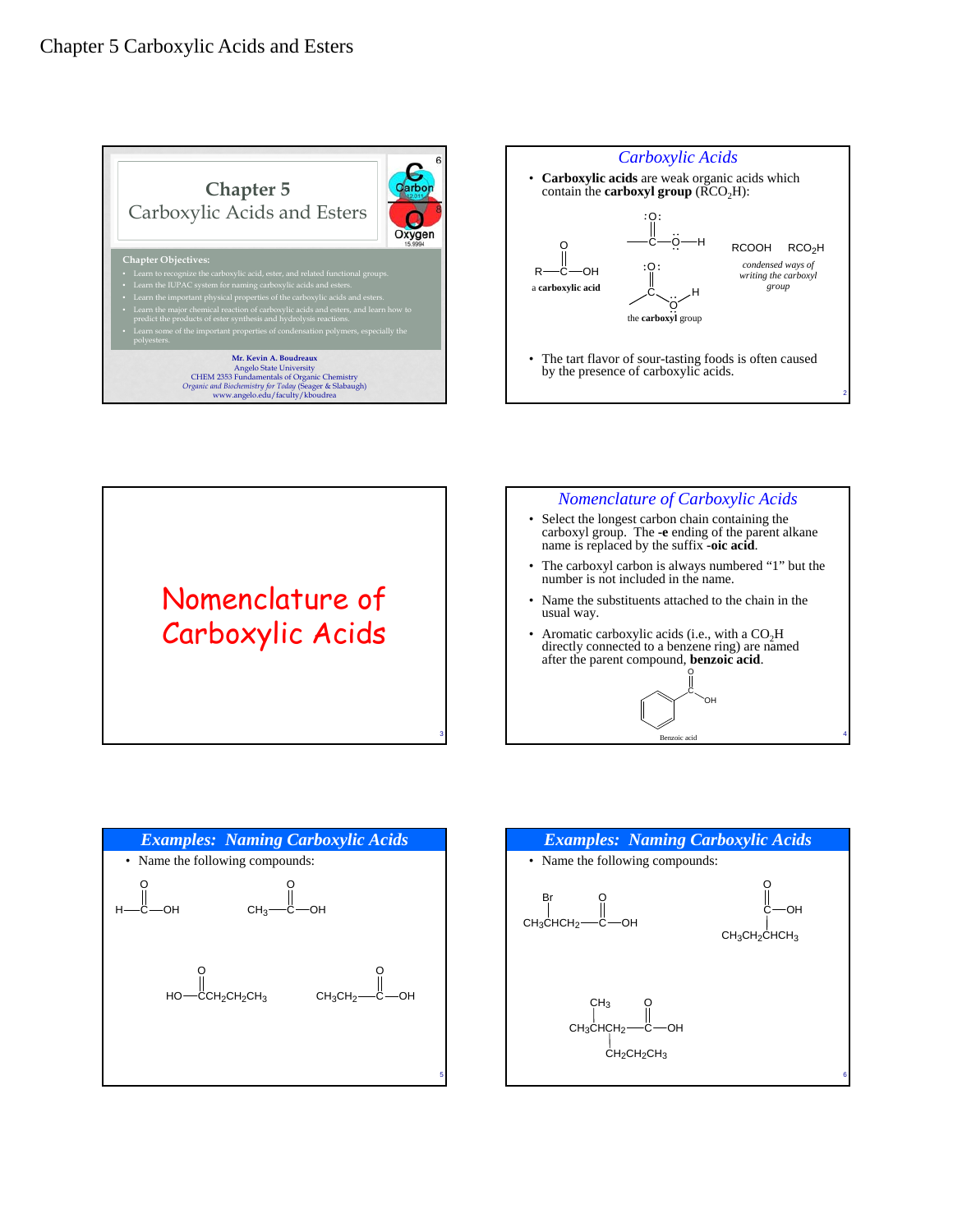## Chapter 5 Carboxylic Acids and Esters









### *Examples: Drawing Carboxylic Acids* • Draw structural formulas for the following molecules:

- *para*-bromobenzoic acid
	- 2,4,6-trinitrobenzoic acid
	- 4-ethylpentanedioic acid (what's wrong with this name?)

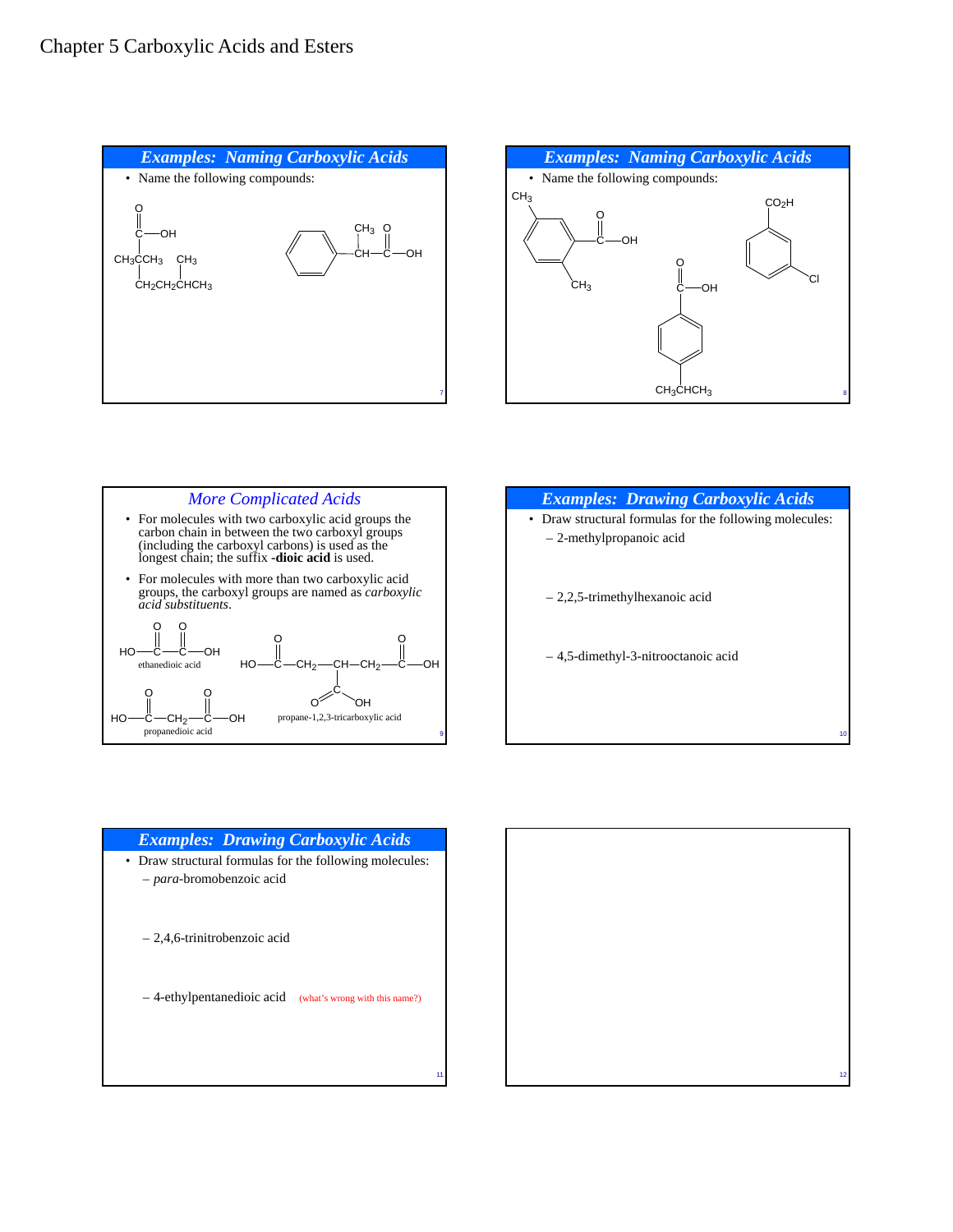# Physical Properties of Carboxylic Acids

#### 14 *Physical Properties of Carboxylic Acids* • Carboxylic acids hydrogen bond to themselves to form a **dimer**:  $_{\rm R\rightarrow C}$ O O H  $c$ —R H—O O  $R$ —C O O H H н $\multimap$ о O H H • Carboxylic acids also form hydrogen bonds to water molecules:

### *Physical Properties of Carboxylic Acids*

13

15

- Since carboxylic acids can form more than one set of hydrogen bonds, their boiling points are usually higher than those of other molecules of the same molecular weight (MW).
- Low-MW carboxylic acids are generally liquids at room temp. (often, they are somewhat oily); higher-MW carboxylic acids are generally waxy solids.
- Carboxylic acids with 12 to 20 carbon atoms are often referred to as **fatty acids**, since they are found in the triglycerides in fats and oils (more later).
- Short-chain carboxylic acids are also generally more soluble in water than compounds of similar MW, since they can hydrogen bond to more than one water molecule.

| <b>Physical Properties of Carboxylic Acids</b>                                                                                                   |
|--------------------------------------------------------------------------------------------------------------------------------------------------|
| • As the number of carbons in a carboxylic acid series<br>becomes greater, the boiling point increases and the<br>solubility in water decreases. |
| • Many carboxylic acids that are liquids at room<br>temperature have characteristically sharp or<br>unpleasant odors.                            |
| $\overline{ }$ Ethanoic acid/acetic acid is the main ingredient in                                                                               |

- acid/acetic acid is the main ingredient in vinegar.
- Butanoic acid is partially responsible for the odor of locker rooms and unwashed socks.
- Hexanoic acid is responsible for the odor of Limburger cheese.
- Like most acids, carboxylic acids tend to have a sour taste (e.g., vinegar, citric acid, etc.)

| Table 5.2             | Physical properties of some carboxylic acids |                              |                            |                                         |  |
|-----------------------|----------------------------------------------|------------------------------|----------------------------|-----------------------------------------|--|
| Common<br><b>Name</b> | <b>Structural</b><br>Formula                 | <b>RP</b><br>$\rm ^{\circ}C$ | <b>MP</b><br>$(^{\circ}C)$ | <b>Solubility</b><br>$(g/100$ mL $H, O$ |  |
| Formic acid           | $H$ — $CO2H$                                 | 101                          | 8                          | Infinite                                |  |
| Acetic acid           | $CH3$ -CO <sub>2</sub> H                     | 118                          | 17                         | <b>Infinite</b>                         |  |
| Propionic acid        | $CH3CH3$ -CO <sub>2</sub> H                  | 141                          | $-21$                      | Infinite                                |  |
| <b>Butyric</b> acid   | $CH3(CH2)2$ - CO <sub>2</sub> H              | 164                          | $-5$                       | <b>Infinite</b>                         |  |
| Valeric acid          | $CH3(CH2)3$ -CO <sub>2</sub> H               | 186                          | $-34$                      | 5                                       |  |
| Caproic acid          | $CH3(CH2)4$ -CO <sub>2</sub> H               | 205                          | $-3$                       | Ī                                       |  |
| Caprylic acid         | $CH3(CH2)6$ -CO <sub>2</sub> H               | 239                          | 17                         | Insoluble                               |  |
| Capric acid           | $CH3(CH2)8$ -CO <sub>2</sub> H               | 270                          | 32                         | <b>Insoluble</b>                        |  |
| Lauric acid           | $CH3(CH2)10$ -CO <sub>2</sub> H              | 299                          | 44                         | Insoluble                               |  |
| <b>Myristic</b> acid  | $CH_3(CH_2)_{12}$ - CO <sub>2</sub> H        | Dec.                         | 58                         | <b>Insoluble</b>                        |  |
| Palmitic acid         | $CH3(CH2)14$ -CO <sub>2</sub> H              | Dec.                         | 63                         | Insoluble                               |  |
| Stearic acid          | $CH3(CH2)16$ -CO <sub>2</sub> H              | Dec.                         | 71                         | <b>Insoluble</b>                        |  |

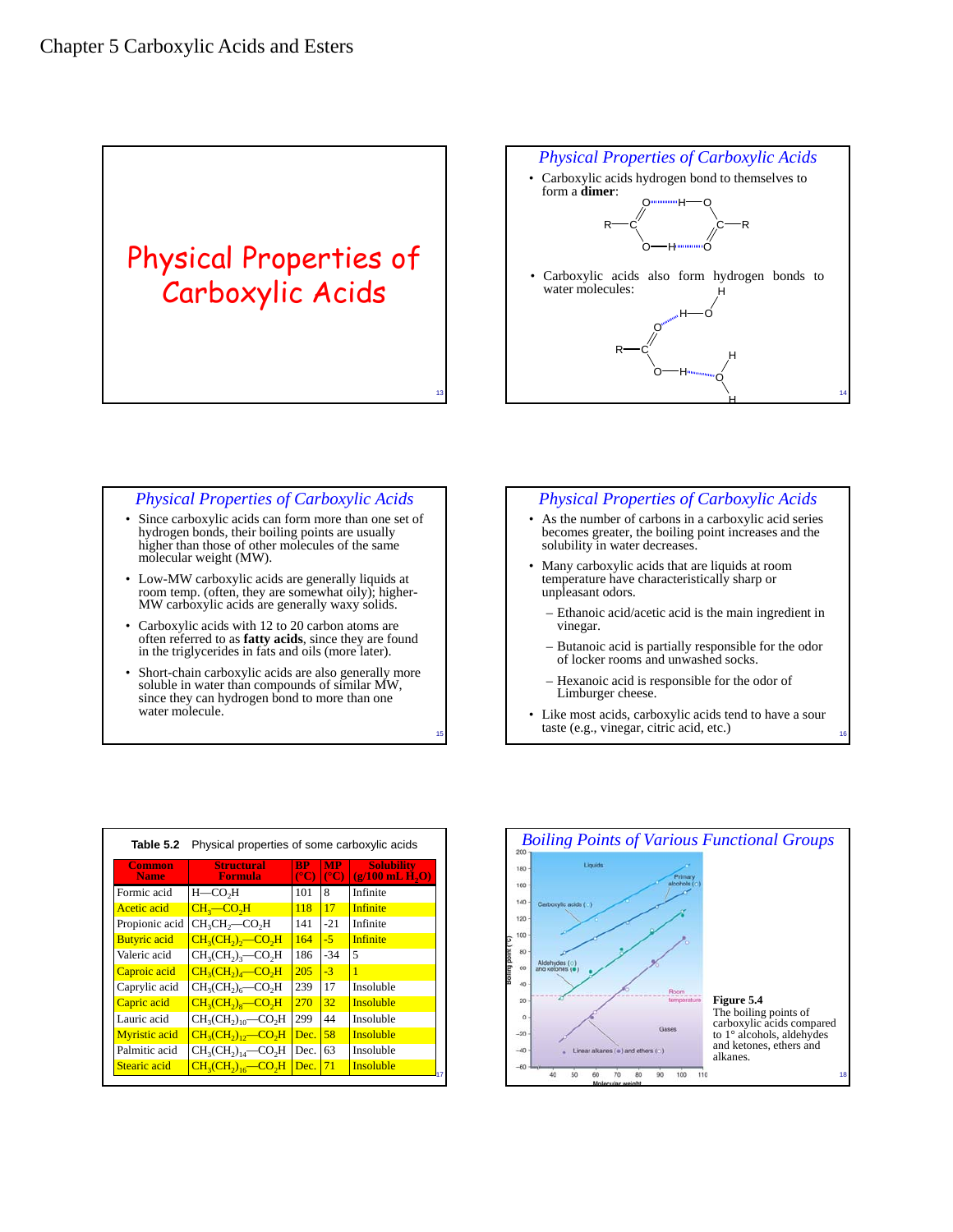## Chapter 5 Carboxylic Acids and Esters

| <b>Comparing Physical Properties</b> |                                      |                          |                                                                              |  |  |  |
|--------------------------------------|--------------------------------------|--------------------------|------------------------------------------------------------------------------|--|--|--|
| <b>Boiling Point:</b>                |                                      | <b>Water Solubility:</b> |                                                                              |  |  |  |
| Alcohols<br>Ethers<br>Alkanes        | Carboxylic acid<br>Aldehydes/Ketones |                          | Carboxylic acid<br>Alcohols<br>Aldehydes/Ketones<br>Ethers<br><b>Alkanes</b> |  |  |  |
|                                      |                                      |                          |                                                                              |  |  |  |
| <b>Name</b>                          | <b>Molecular</b><br>weight           | <b>Boiling</b><br>point  |                                                                              |  |  |  |
| Pentane                              | $72$ g/mol                           | $35^{\circ}$ C           | Insoluble                                                                    |  |  |  |
| Diethyl ether                        | $74$ g/mol                           | $35^{\circ}$ C           | <b>Solubility in water</b><br><b>Insoluble</b>                               |  |  |  |
| Butanal                              | $72$ g/mol                           | $76^{\circ}$ C           |                                                                              |  |  |  |
| 1-Butanol                            | $74$ g/mol                           | $118^{\circ}$ C          | $7.1$ g / 100 mL H <sub>2</sub> O<br>$9.1 g / 100$ mL H <sub>2</sub> O       |  |  |  |









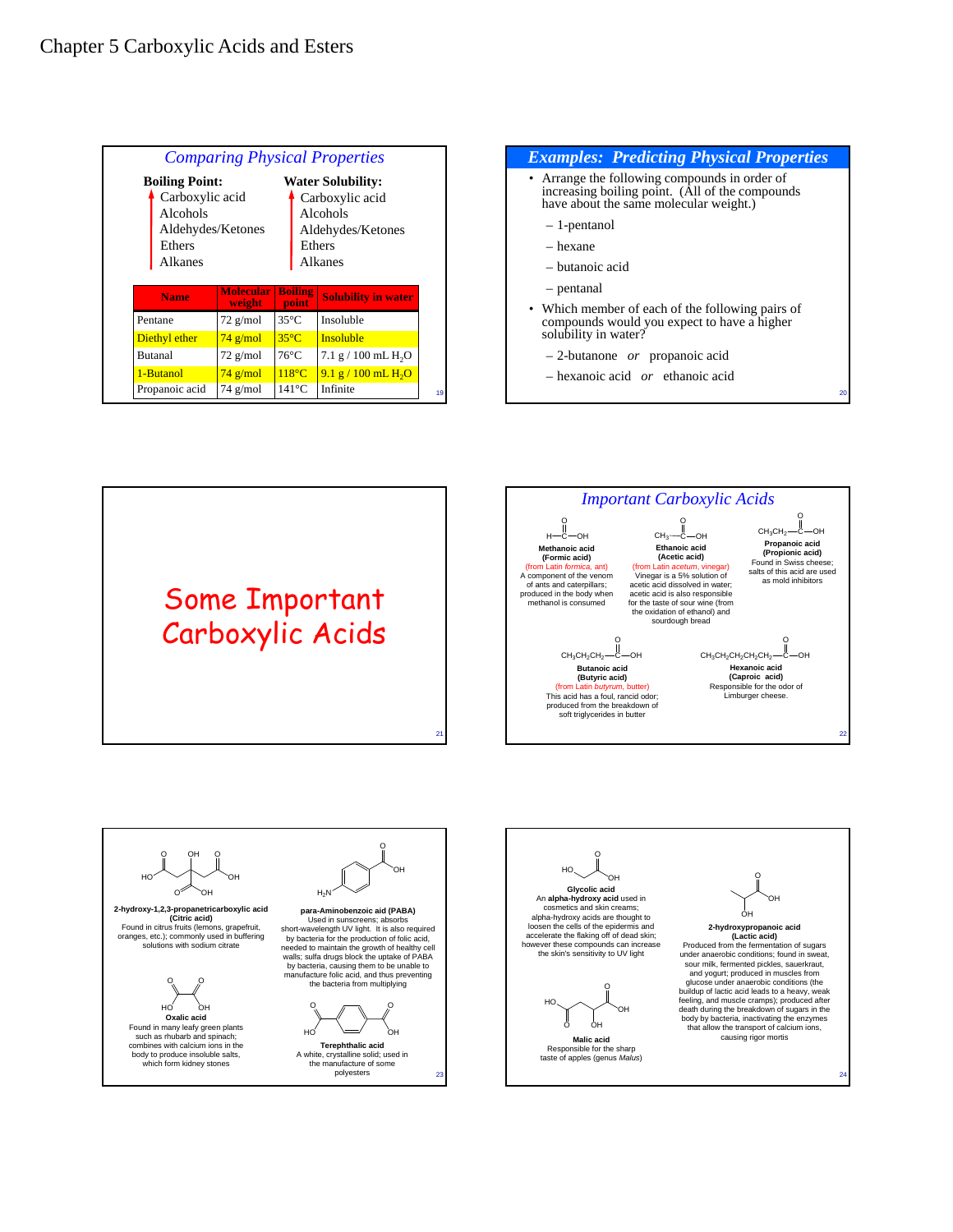



Chemical Properties of Carboxylic Acids

#### *Acids and Bases*

- **Acids:**
	- have a sour taste.
	- $-$  react with active metals to produce  $H_2$  gas.
	- turn blue litmus red.
- **Bases:**

27

29

– have a bitter taste and a slippery feel.

– turn red litmus blue.

- When they react with each other, acids and bases cancel each others properties in a **neutralization reaction**:
	- $\text{acid} + \text{base} \rightarrow \text{salt} + \text{water}$

28

#### *Acids*

An **acid** gives a **proton** ( $H^+$ ) to another species. Acids produce **hydronium ions**,  $H_3O^+$ , when they are dissolved in water:

 $H-A + H_2O \rightarrow A^- + H_3O^+$ 

• A **strong acid** is one that *completely dissociates* in water (i.e., every molecule of the acid splits apart):

$$
H \rightarrow Cl + H_2O \rightarrow Cl^- + H_3O^+
$$

• A **weak acid** is one in which only a small percentage of the molecules are dissociated at any one time (in other words, there is also a backwards reaction, where the acid molecule is regenerated):

$$
H-F + H_2O \Leftrightarrow F^- + H_3O^+
$$

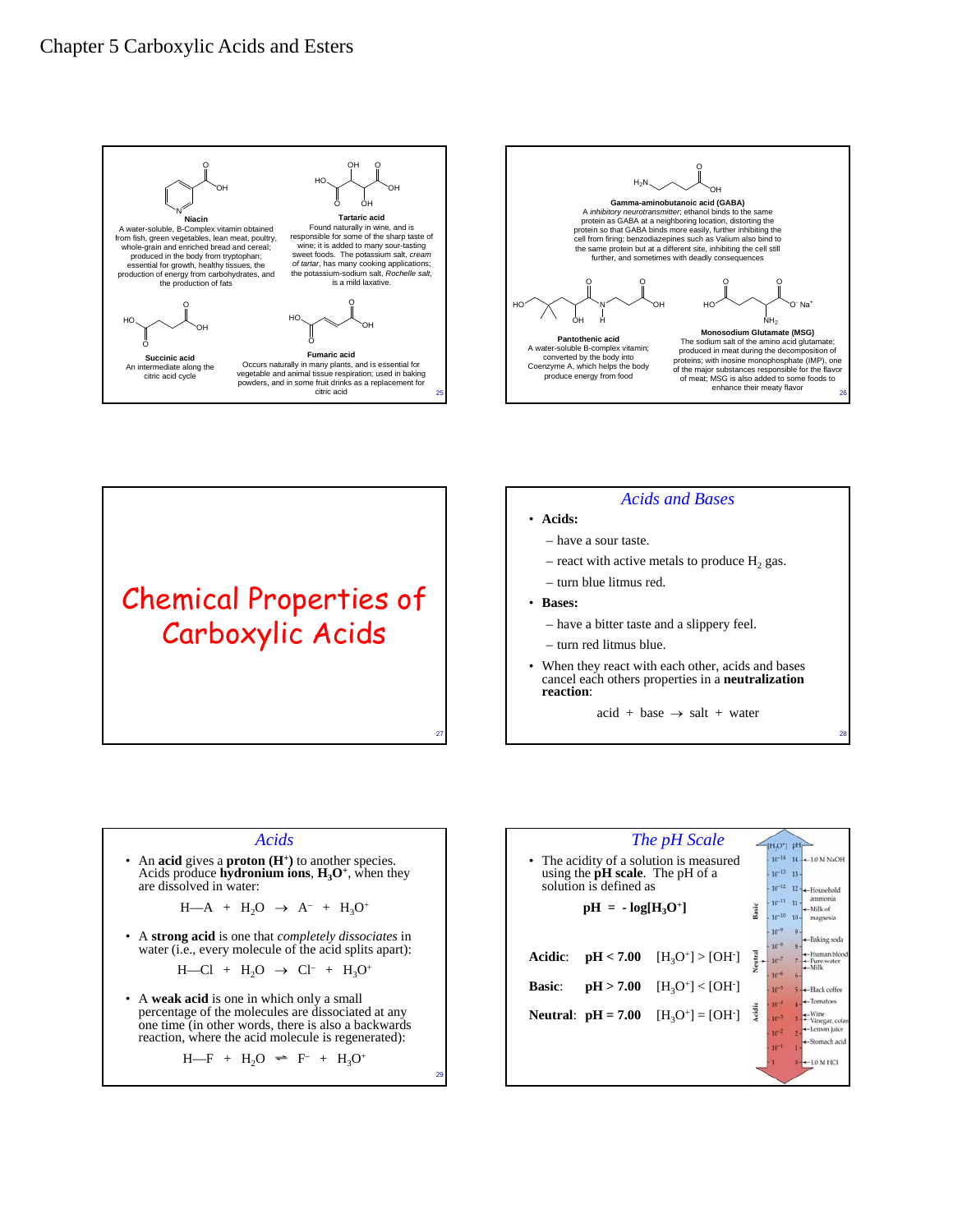









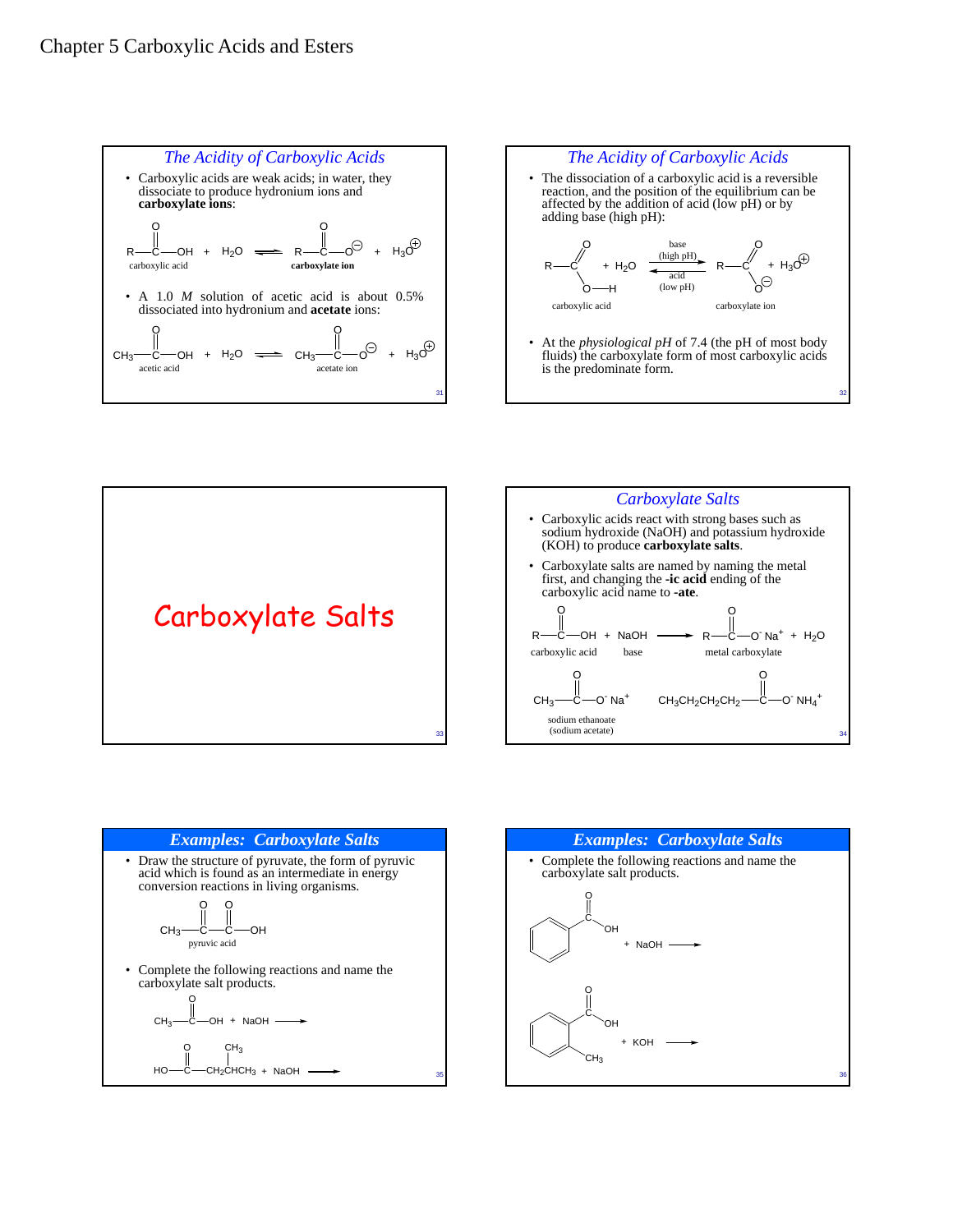









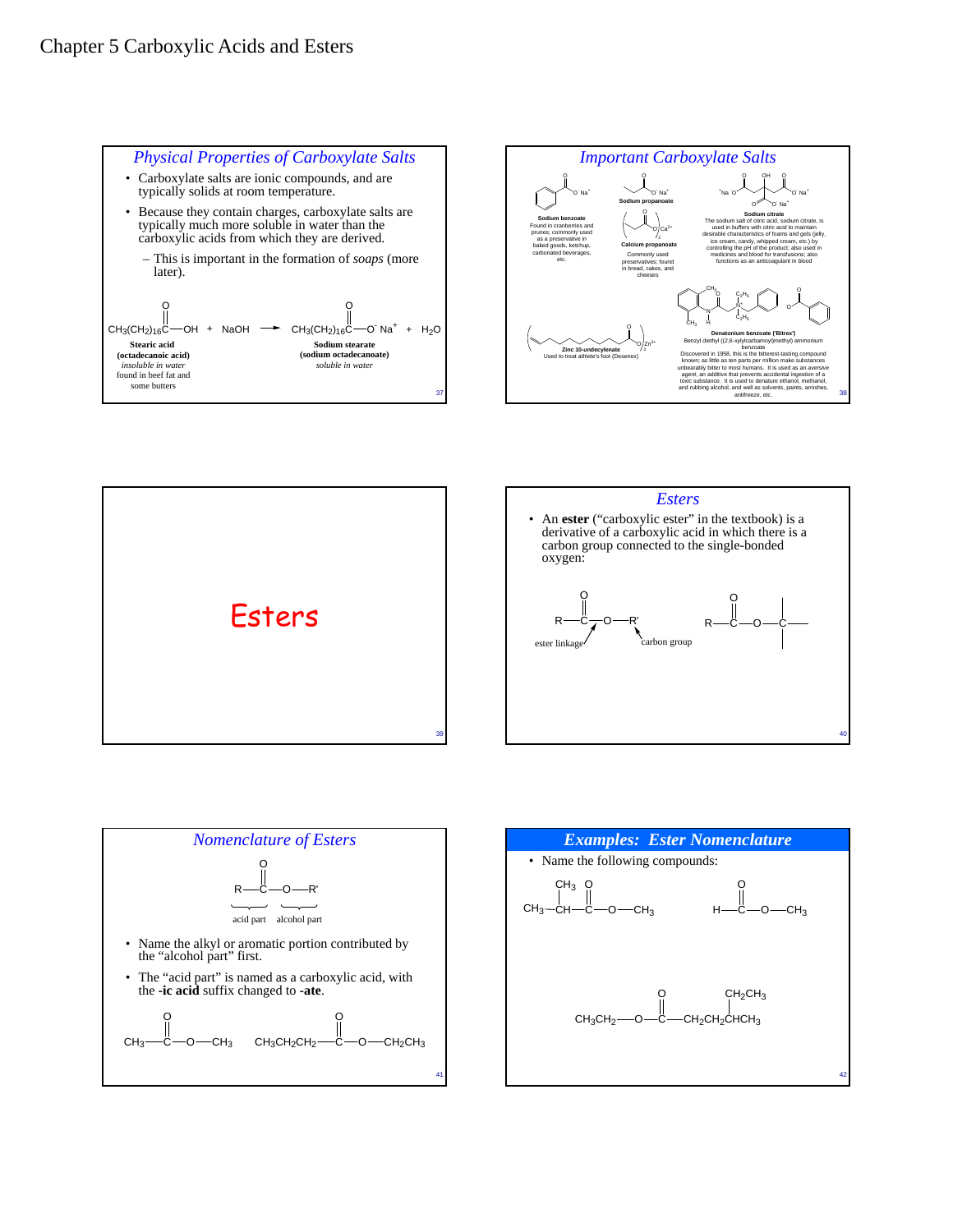



| <b>Examples: Drawing Esters</b>                                               | <b>Examples: Drawing Esters</b>                                                                  |
|-------------------------------------------------------------------------------|--------------------------------------------------------------------------------------------------|
| • Draw structural formulas for the following molecules:<br>- methyl butanoate | • Draw structural formulas for the following molecules:<br>- propyl 2,2,3,4-tetramethylhexanoate |
| - ethyl 2-methylpropanoate                                                    | - isopropyl benzoate                                                                             |
| - methyl 2,4-dimethylhexanoate                                                | - methyl para-nitrobenzoate                                                                      |
| 45                                                                            | 46                                                                                               |



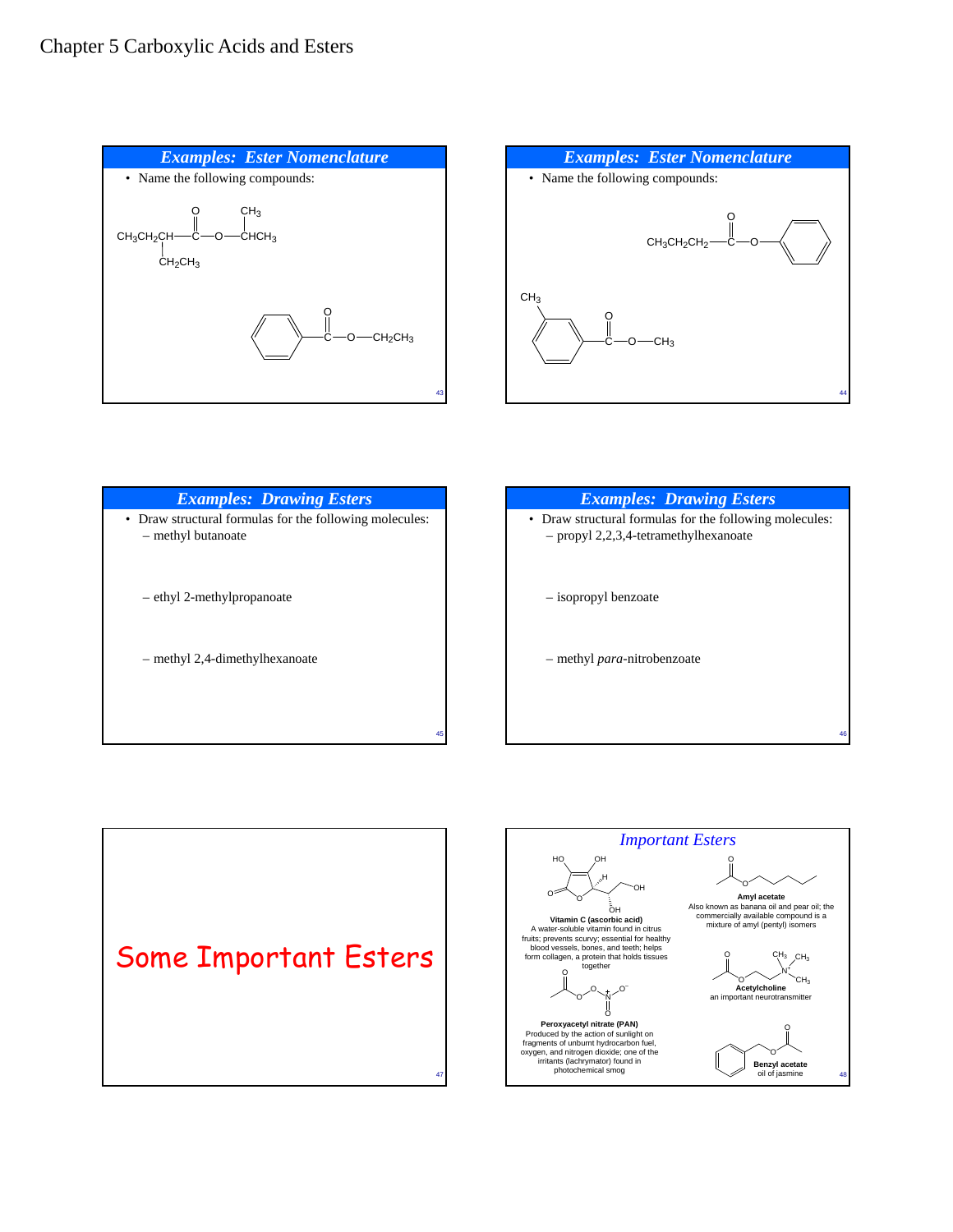









- reaches an equilibrium with a large amount of unreacted starting material still present.
- Better yields are obtained using either **acid chlorides** or **acid anhydrides** as starting materials. These reactions are nonreversible.

O

C R

O



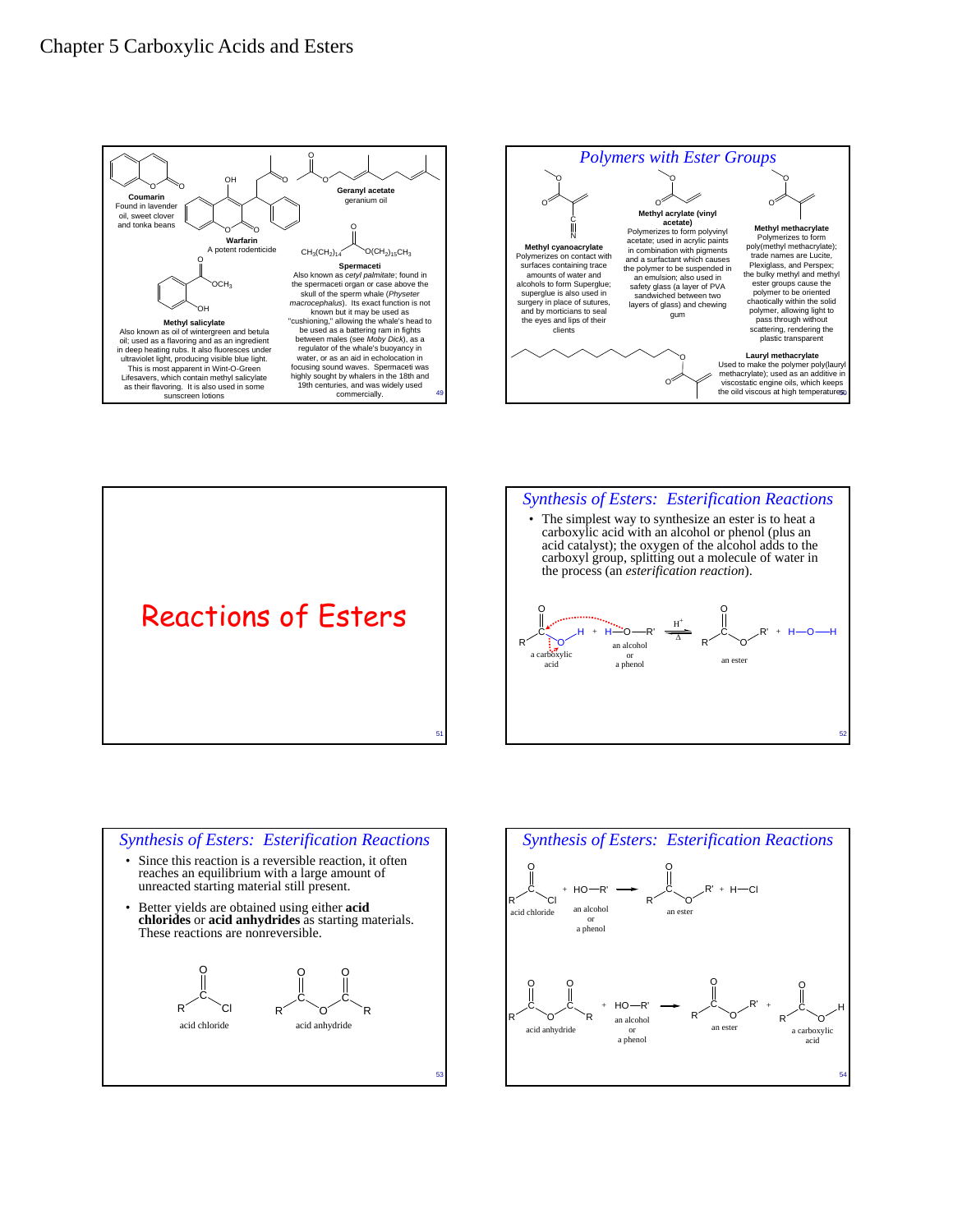









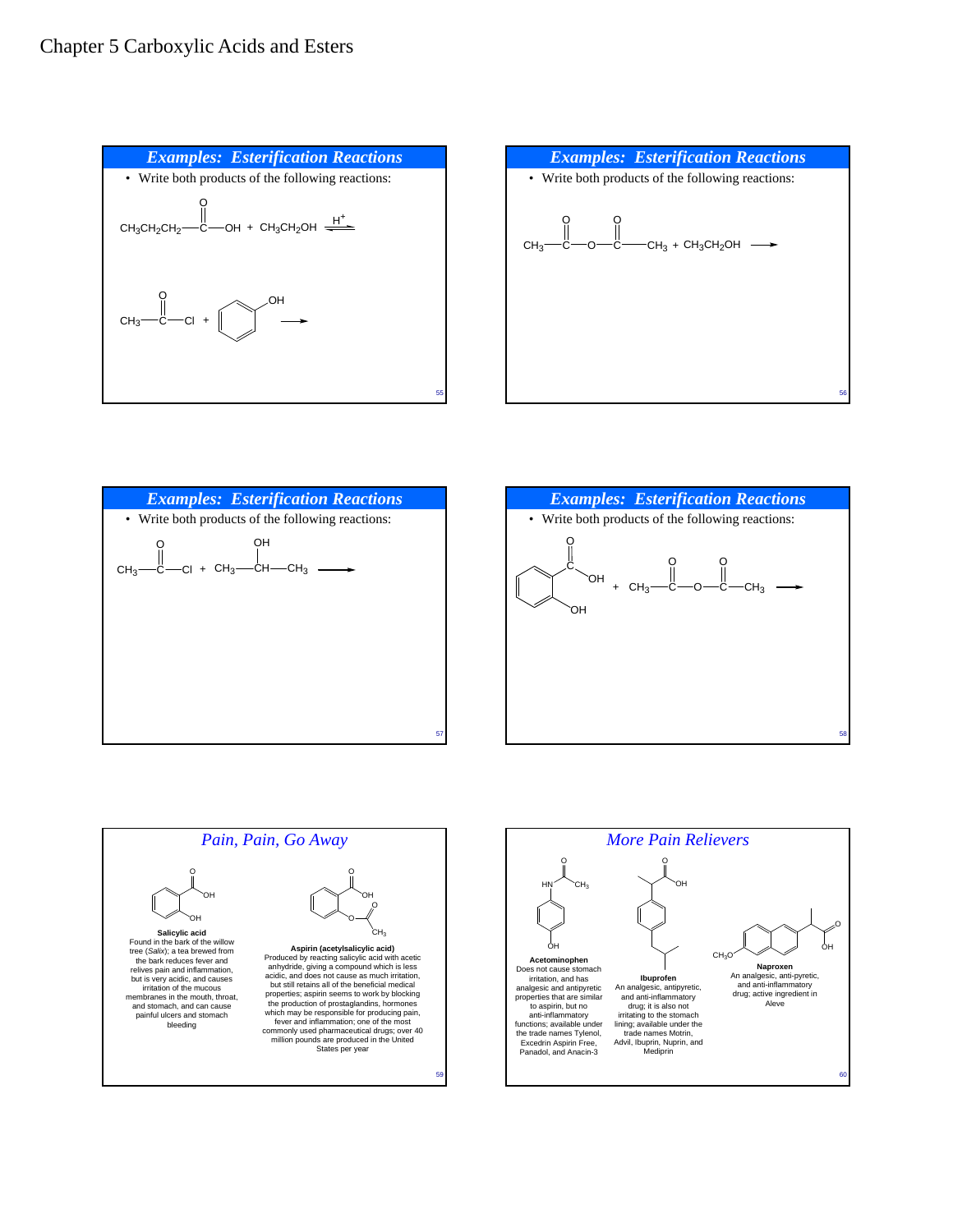









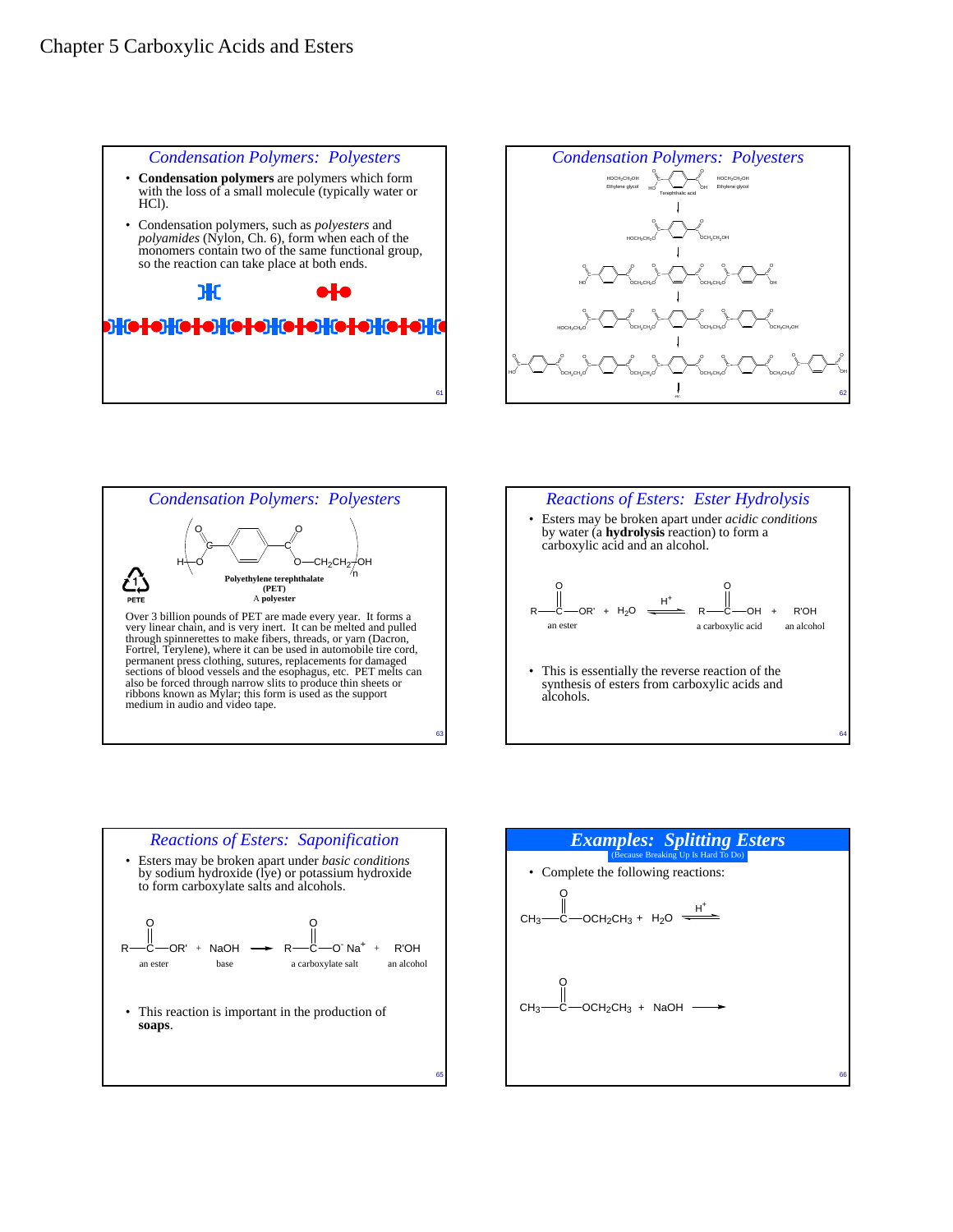







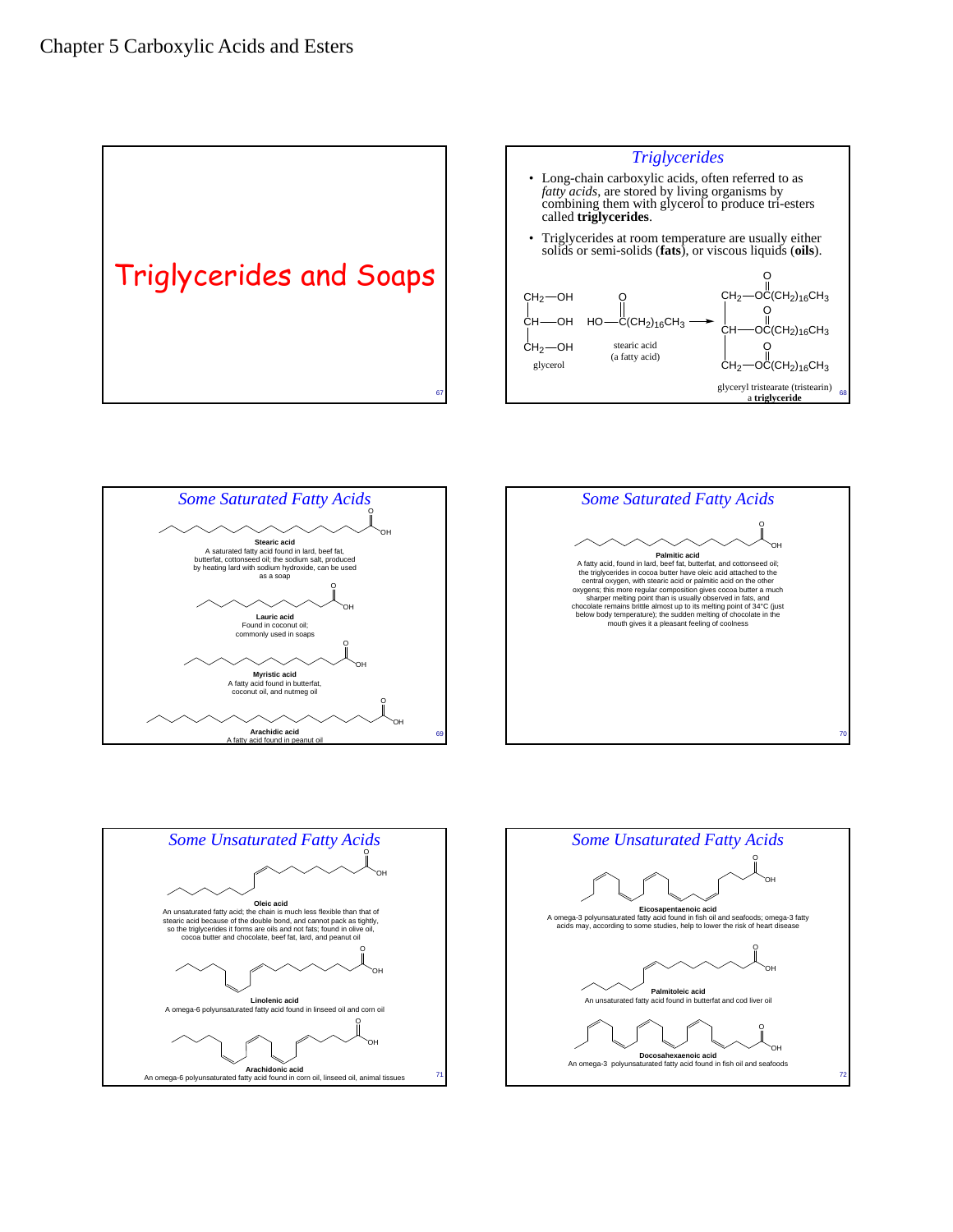